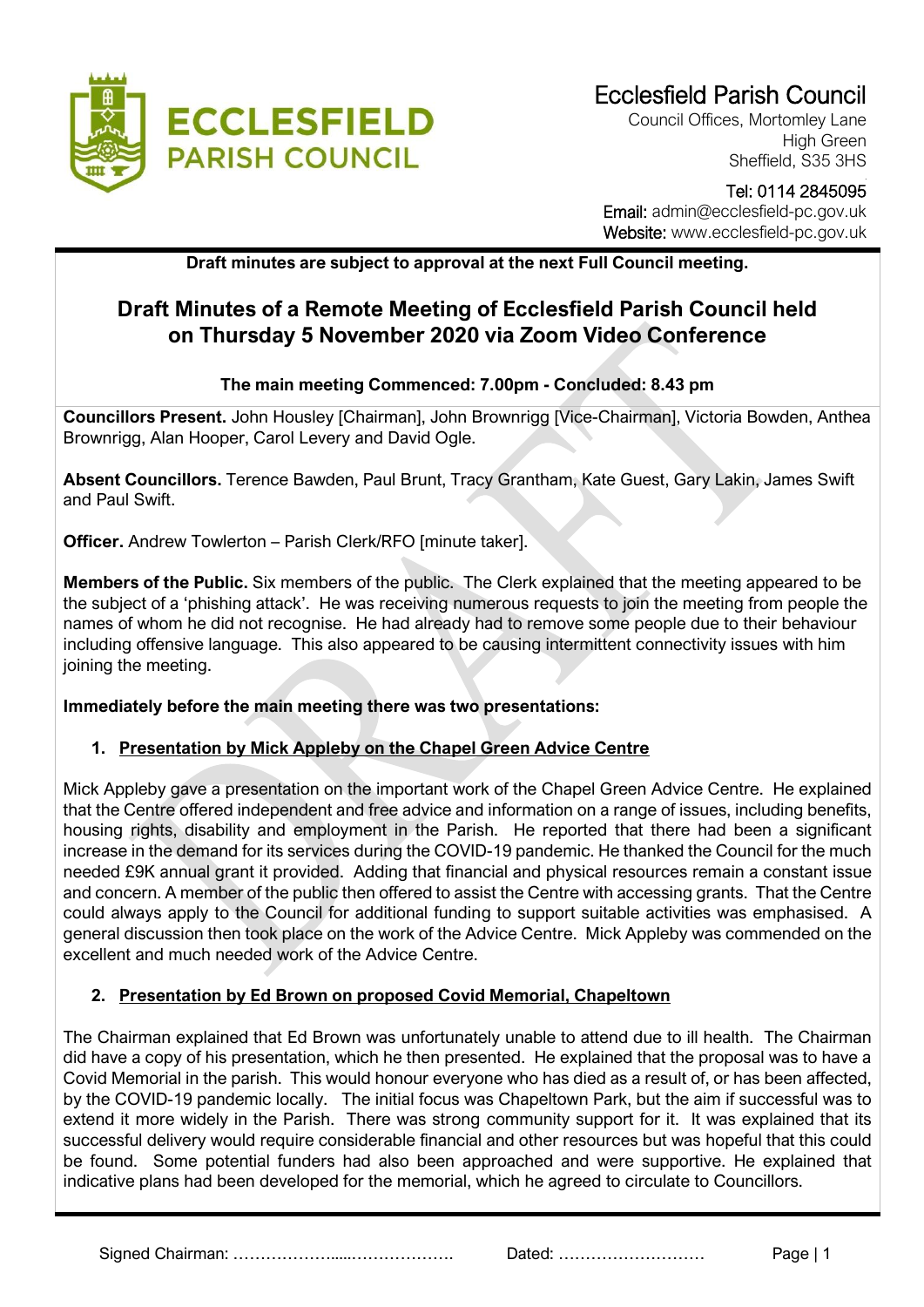#### **Chairman's Announcement**

The Chairman opened the main meeting. He outlined the procedure for the meeting to ensure that it is effective and lawful. The Clerk declared the use of external recording software to record the meeting. Councillor David Ogle also asked approval to record it, which was approved.

| 2020/066                | Item 66: Apologies and Reasons for Absence                                                                                                                                                                                                                                                                                                                                                                                                                                                                      |
|-------------------------|-----------------------------------------------------------------------------------------------------------------------------------------------------------------------------------------------------------------------------------------------------------------------------------------------------------------------------------------------------------------------------------------------------------------------------------------------------------------------------------------------------------------|
| <u>(FC)</u>             | The Clerk stated that he had received apologies from Councillors Kate Guest, Tracy Grantham<br>and Paul Brunt.                                                                                                                                                                                                                                                                                                                                                                                                  |
|                         | The Clerk said that while he had not received a formal apology and reasons for absence from<br>Councillor Gary Lakin, he had previously recently indicated that he may not be able to attend<br>meetings due to reasons of ill health.                                                                                                                                                                                                                                                                          |
|                         | Proposed by Councillor John Brownrigg and Seconded by Councillor Alan Hooper, and<br>RESOLVED: That the apologies are received and accepted from Councillor Tracy Grantham (5<br>in favour); Councillor Paul Brunt (5 in favour) and Councillor Kate Guest (7 in favour).                                                                                                                                                                                                                                       |
| 2020/067<br><u>(FC)</u> | <b>Item 67: Declarations of Interest</b>                                                                                                                                                                                                                                                                                                                                                                                                                                                                        |
|                         | There were none.                                                                                                                                                                                                                                                                                                                                                                                                                                                                                                |
| 2020/068<br><u>(FC)</u> | <b>Item 68: Exclusion of Press and Public</b>                                                                                                                                                                                                                                                                                                                                                                                                                                                                   |
|                         | The Clerk reported that there were no items on the agenda that would require the exclusion of<br>the press and public.                                                                                                                                                                                                                                                                                                                                                                                          |
| 2020/069                | <b>Item 69: Public Participation Session</b>                                                                                                                                                                                                                                                                                                                                                                                                                                                                    |
| (FC)                    | A question was raised by a local resident about the robustness of the Council's account,<br>especially as the Council enters the precept/budget setting process for the next financial year.<br>She added that figures suggested that the Council was heading for a significant under spend<br>against this year's budget. The Chairman explained that Covid-19 pandemic will have affected<br>some of the planned spending. The Clerk explained that budget setting process was a priority<br>for the Council. |
| 2020/070                | <b>Item 70: Council Minutes</b>                                                                                                                                                                                                                                                                                                                                                                                                                                                                                 |
| <u>(FC)</u>             | These were considered.                                                                                                                                                                                                                                                                                                                                                                                                                                                                                          |
|                         | Proposed by Councillor Anthea Brownrigg and Seconded by Councillor Alan Hooper, and<br><b>RESOLVED:</b> That the minutes of the Council meeting held on 1 October 2020 be approved.<br>(7 in favour)                                                                                                                                                                                                                                                                                                            |
| 2020/071<br><u>(FC)</u> | <b>Item 71: Environmental Planning Committee Minutes</b>                                                                                                                                                                                                                                                                                                                                                                                                                                                        |
|                         | Councillor Alan Hooper explained that the site 96-98 Wheel Lane had been the subject of several<br>related planning applications for residential development, one of which had been lost at appeal.<br>He explained that a further similar planning application had been made, which was also subject<br>to opposition by the community as well as the Council.                                                                                                                                                 |
|                         | Proposed by Councillor Victoria Bowden and Seconded by Councillor Carol Levery, and<br><b>RESOLVED:</b> That the minutes of the Environmental Planning Committee held on 15 October<br>2020 be approved.                                                                                                                                                                                                                                                                                                        |
|                         | (7 in favour)                                                                                                                                                                                                                                                                                                                                                                                                                                                                                                   |

Signed Chairman: ……………….....………………. Dated: ……………………… Page | 2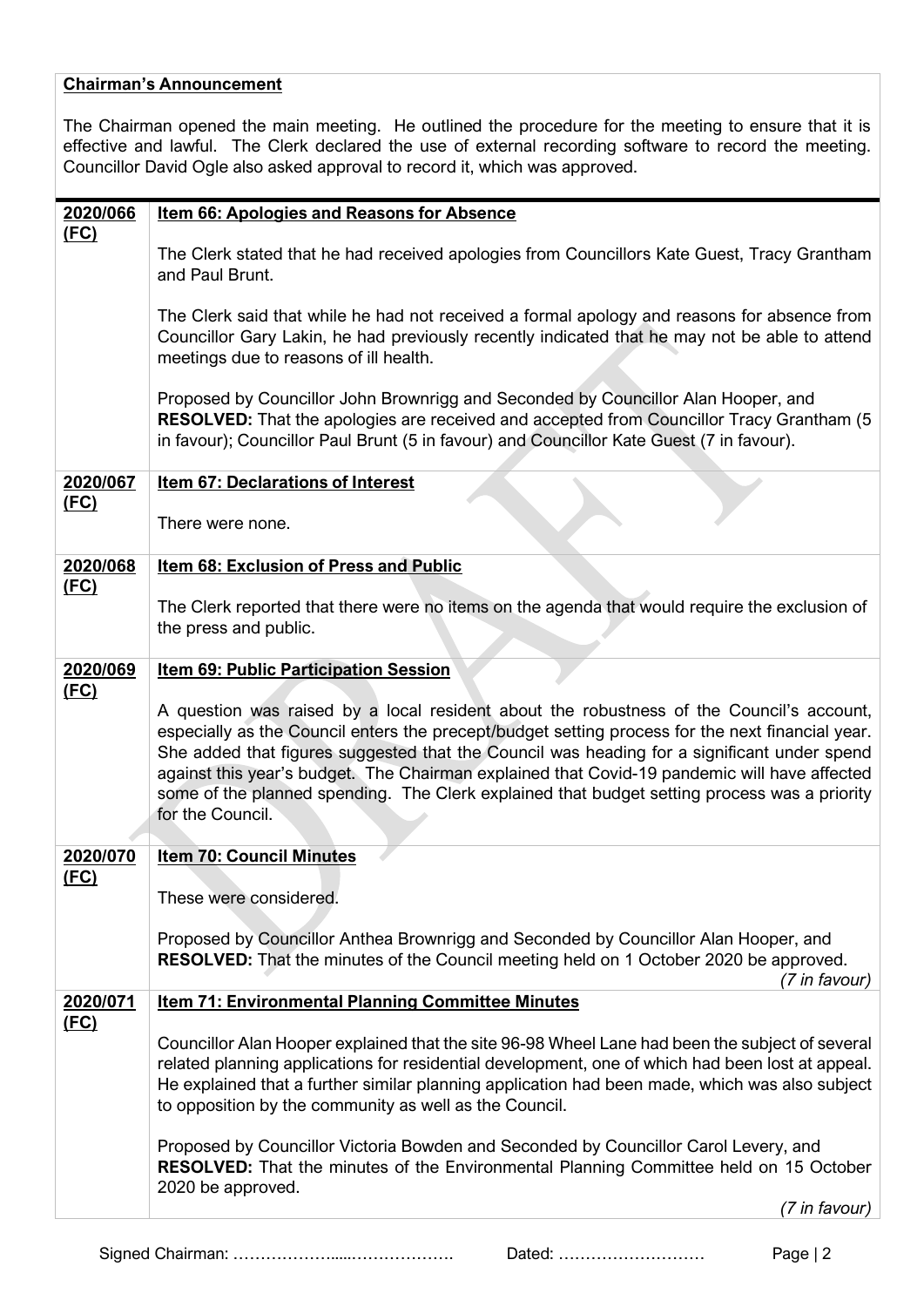| 2020/072    | <b>Item 72: Staffing Committee Minutes</b>                                                                                                                                                                                                                                                                                                                                                                                                                                                                    |
|-------------|---------------------------------------------------------------------------------------------------------------------------------------------------------------------------------------------------------------------------------------------------------------------------------------------------------------------------------------------------------------------------------------------------------------------------------------------------------------------------------------------------------------|
| <u>(FC)</u> | The Clerk reported that it had been drawn to his attention that there was a minor error in the<br>numbering of one of the minutes.                                                                                                                                                                                                                                                                                                                                                                            |
|             | Proposed by Councillor Carol Levery and Seconded by Councillor John Brownrigg, and<br><b>RESOLVED:</b> That the recommendations to Council and minutes (subject to the above minor<br>amendment being made) of the Staffing Committee held on 2 October 2020 be approved.<br>(7 in favour)                                                                                                                                                                                                                    |
| 2020/073    | <b>Item 73: Finance and Premises Minutes</b>                                                                                                                                                                                                                                                                                                                                                                                                                                                                  |
| <u>(FC)</u> | These were considered. Councillor David Ogle explained that in addition to financial support,<br>the Council was also considering what other support it could offer to the scout group to address<br>the crime and anti-social behaviour issues it was experiencing. Councillor Victoria Bowden<br>spoke about progress with the notice boards review and urged Councillors to contribute to this.                                                                                                            |
|             | Proposed by Councillor Victoria Bowden and Seconded by Councillor David Ogle,<br>RESOLVED: That the recommendations to Council and the minutes of the Finance and Premises<br>meeting held on 21 October be approved.<br>(7 in favour)                                                                                                                                                                                                                                                                        |
| 2020/074    | <b>Item 74: Bank Account Balances</b>                                                                                                                                                                                                                                                                                                                                                                                                                                                                         |
| (FC)        | The latest recorded Bank Account Balances as of 23 October 2020 were presented.                                                                                                                                                                                                                                                                                                                                                                                                                               |
|             | Proposed by Councillor Victoria Bowden and Seconded by Councillor Carol Levery, and<br><b>RESOLVED:</b> That the latest bank account balances be approved.                                                                                                                                                                                                                                                                                                                                                    |
| 2020/075    | (7 in favour)<br><b>Item 75: Payments for Approval</b>                                                                                                                                                                                                                                                                                                                                                                                                                                                        |
| <u>(FC)</u> |                                                                                                                                                                                                                                                                                                                                                                                                                                                                                                               |
|             | The bank reconciliation, income and expenditure report from 13 October 2020, any<br>retrospective payments made between 25 September and 12 October 2020 endorsed at the<br>Finance and Premises Committee meeting on 23 October 2020 as well as any retrospective<br>payments made between 13 October and 28 October 2020 were presented. Councillor John<br>Brownrigg noted that the value of some of the funds held in investment trusts had fallen in recent<br>months reflecting a global trend.         |
|             | Proposed by David Ogle and Seconded by Councillor Carol Levery, and<br>RESOLVED: That the latest Payments for Approval and associated reports be approved.<br>(7 in favour)                                                                                                                                                                                                                                                                                                                                   |
| 2020/076    | <b>Item 76: Park Warden Service</b>                                                                                                                                                                                                                                                                                                                                                                                                                                                                           |
| (FC)        | Members were reminded that prior to the main meeting on the 1 October 2020 local resident<br>and serving British Transport Police Officer, Roy Percival, had provided a presentation on the<br>development of a Park Warden Service in the Parish. A wide ranging and detailed discussion<br>then took place on the proposal with a focus on the pros and cons of its introduction, the financial<br>implications and the scope to develop it as joint scheme with the other parish councils in<br>Sheffield. |
|             | Proposed by Councillor David Ogle and Seconded by Councillor Victoria Bowden, and                                                                                                                                                                                                                                                                                                                                                                                                                             |
|             | <b>RESOLVED: That:</b>                                                                                                                                                                                                                                                                                                                                                                                                                                                                                        |
|             | The Council's supports in principle the introduction of Park Warden Service, subject<br>1.<br>to more detailed investigations about costs and other relevant considerations. (6 in<br>favour)                                                                                                                                                                                                                                                                                                                 |
|             | 2.<br>A working group should be established to investigate this and bring forward<br>recommendations to Full Council. (7 in favour)                                                                                                                                                                                                                                                                                                                                                                           |

Signed Chairman: ……………….....………………. Dated: ……………………… Page | 3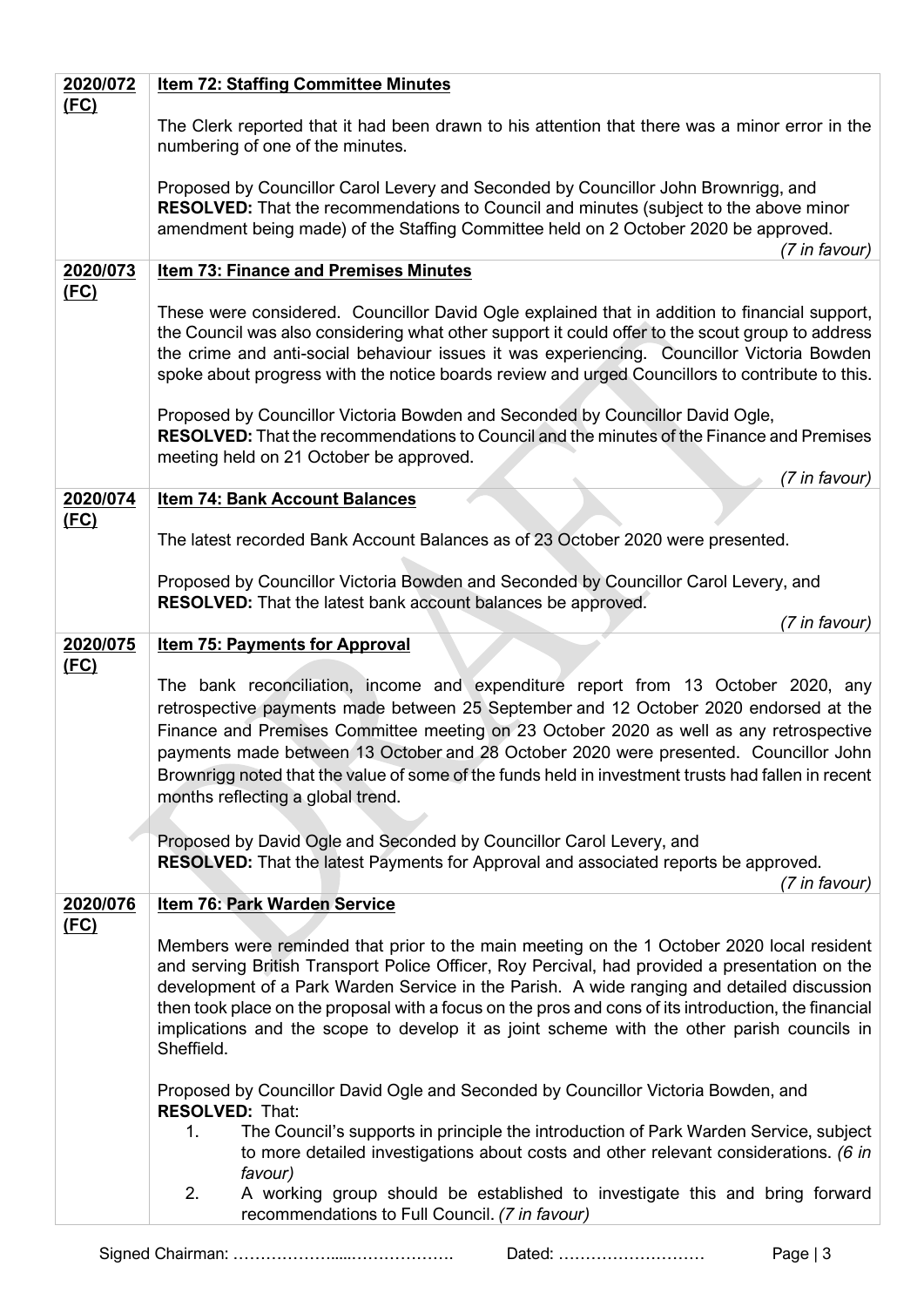| 3.<br>That Roy Percival be asked to give the same presentation to Bradfield and<br>Stocksbridge parish councils and that the Council commends to these councils that<br>they have the presentation. (7 in favour)                                                                                                                                                                                                                                                                                                        |
|--------------------------------------------------------------------------------------------------------------------------------------------------------------------------------------------------------------------------------------------------------------------------------------------------------------------------------------------------------------------------------------------------------------------------------------------------------------------------------------------------------------------------|
| Councillors David Ogle, John Housley and Anthea Brownrigg all expressed an interest in joining<br>the Working Group. It was suggested that Councillor Kate Guest should also be invited to join.                                                                                                                                                                                                                                                                                                                         |
| <b>Item 77: Dementia Friendly Community</b>                                                                                                                                                                                                                                                                                                                                                                                                                                                                              |
| The Chairman gave an update following the presentation to Councillors by Rosie Strathearn,<br>local Dementia Friendly Friends Champion and Community Development Worker. He explained<br>that there had been considerable interest from Councillors, officers and in the community<br>following it. He proposed to establish a working group to take this forward. Councillors John<br>Brownrigg, John Housley and Victoria Bowden all expressed an interest in joining the working<br>group.                            |
| Proposed by Councillor John Housley and Seconded by Councillor John Brownrigg, and<br><b>RESOLVED: That</b>                                                                                                                                                                                                                                                                                                                                                                                                              |
| The Council should work towards becoming a Dementia Friendly Community.<br>1.<br>A working group should be established to investigate this and bring forward<br>2.<br>recommendations to Full Council.                                                                                                                                                                                                                                                                                                                   |
| (7 in favour).<br><b>Item 78: Community Room Refurbishment Update</b>                                                                                                                                                                                                                                                                                                                                                                                                                                                    |
| An update was provided by the Clerk. He explained that Sheffield City Council had confirmed                                                                                                                                                                                                                                                                                                                                                                                                                              |
| that the works did not require planning permission. He thanked Councillor Alan Hooper for his                                                                                                                                                                                                                                                                                                                                                                                                                            |
| support in obtaining this advice. The next step was to start the process of appointing a suitable<br>qualified and experienced developer to undertake the work. The Clerk explained that he had                                                                                                                                                                                                                                                                                                                          |
| initial discussions with a potential developer and would be seeking further quotes.                                                                                                                                                                                                                                                                                                                                                                                                                                      |
| <b>Item 79: Remembrance Sunday Arrangements</b>                                                                                                                                                                                                                                                                                                                                                                                                                                                                          |
| The Chairman explained that this should read Saturday not Sunday. He explained that the<br>arrangements had been restricted and curtailed by the Covid-19 pandemic. Councillor Alan<br>Hooper gave a brief update on the arrangements for the Grenoside event and Councillor Victoria<br>Bowden the Ecclesfield one.                                                                                                                                                                                                     |
| Item 80: Chapeltown Toilets and Defibrillator Update                                                                                                                                                                                                                                                                                                                                                                                                                                                                     |
| It was explained by the Clerk that the defibrillator was now active. The intention was that when<br>the repairs to the toilets had been undertaken by Sheffield City Council, they would be re-<br>opened. However, it was uncertain whether they could be reopened during the current COVID-<br>19 lockdown. He emphasised that the intention was to open them as soon as they could be<br>done safely.                                                                                                                 |
| <b>Item 81: Covid and implications for the Parish</b>                                                                                                                                                                                                                                                                                                                                                                                                                                                                    |
| The Clerk provided an update. He explained that he considered that the Council offices and<br>staff were prepared for lockdown. This includes ensuring that all office staff will have the means<br>to work effectively from home, including provision of a laptop and access to the Council's shared<br>drive etc. Additionally, all staff have undertaken a working from home working risk assessment<br>based on HSE good practice. He added that the council offices would be shut to councillors<br>and the public. |
|                                                                                                                                                                                                                                                                                                                                                                                                                                                                                                                          |